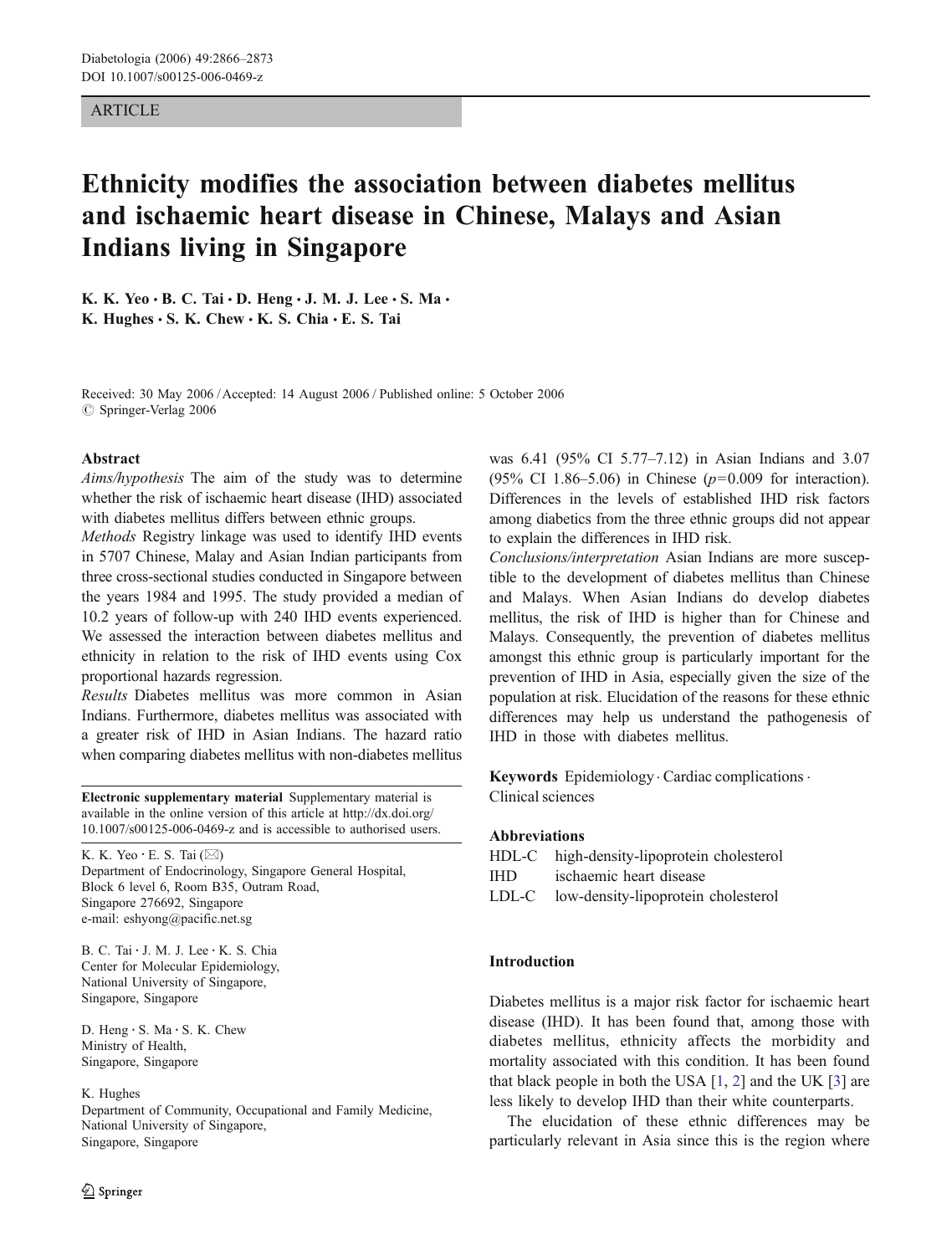diabetes mellitus is likely to see the largest increase in prevalence over the next 5–10 years [\[4](#page-6-0)]. It is also the region where the burden of IHD is likely to increase the most over the next several decades [\[5,](#page-6-0) [6](#page-6-0)]. Unfortunately, the data among ethnic groups resident in Asia are limited. In the USA it has been reported that Asians (comprising primarily Chinese and Filipinos) with diabetes mellitus have a lower risk of IHD compared with their white counterparts [[2,](#page-6-0) [7\]](#page-6-0). In the UK, Asian Indians with diabetes mellitus have been reported to have a higher rate of IHD [[8\]](#page-6-0) than whites with diabetes mellitus in one study and similar rates in another [[9\]](#page-6-0).

It is also unclear why these ethnic differences in morbidity and mortality among individuals with diabetes mellitus exist. They could result from a difference in the baseline risk of IHD in the various ethnic groups which persist even in the presence of diabetes mellitus. Alternatively, ethnicity could modify the risk of IHD associated with diabetes mellitus. In other words, diabetes mellitus could have a greater effect on IHD risk in some ethnic groups than in others. Because most of the studies examining this issue have included only individuals with diabetes mellitus, without normal individuals for comparison, no conclusions can be drawn as to which of these mechanisms is operating in these populations. The aim of this study was to determine whether or not ethnicity modifies the risk of IHD associated with diabetes mellitus in Chinese, Malays and Asian Indians living in Singapore.

#### Subjects and methods

For this study we used data from the Singapore Cardiovascular Cohort Study. This study has been described previously [\[10](#page-6-0), [11\]](#page-6-0). The cohort was composed of participants from three previous cross-sectional surveys: the Thyroid and Heart Study 1982–1984 [[12](#page-6-0)], the National Health Survey 1992 [\[13\]](#page-6-0) and the National University of Singapore Heart Study 1993–1995 [\[14\]](#page-6-0). Details of the methods used in these three surveys have been described elsewhere [[12](#page-6-0)–[14](#page-6-0)]. The characteristics of the subjects from each of the original study populations are shown in the Electronic supplementary material, Table [1](#page-2-0). Informed consent was obtained for all participants and the Study was approved by the Institutional Review Board of the National University of Singapore.

All subjects were examined in the morning following a 10-h overnight fast. Plasma glucose and serum lipid concentrations (total cholesterol, triacylglycerol and highdensity-lipoprotein cholesterol [HDL-C]) were measured. Low-density-lipoprotein cholesterol (LDL-C) was calculated using the Friedewald formula. Ninety-eight subjects (1.7%) had a fasting triacylglycerol concentration above 4.5 mmol/l and LDL-C was therefore not calculated in these individuals. Diabetes mellitus was defined as a known history of diabetes mellitus on medication or a fasting plasma glucose concentration  $\geq$ 7.0 mmol/l. At least two readings of blood pressure were taken from respondents who had rested adequately before measurement, using a standard mercury sphygmomanometer. If the two readings differed by more than diastolic 15 mmHg or systolic 25 mmHg, a third reading was performed. The mean values of the closest two readings were calculated. Hypertension was defined as having a history of hypertension on medication, or systolic blood pressure  $\geq$  140 mmHg or diastolic blood pressure  $\geq$  90 mmHg. The BMI was calculated by dividing weight in kg by the square of height in m. A smoker was defined as anyone who gave a history of smoking. Ethnicity was self-reported at study entry and was classified into Chinese, Malay, Asian Indian and Others.

Outcomes were obtained by linking individual records (using unique national registry identity card numbers) to three national registries. These were: (1) the Registry of Births and Deaths; (2) Hospital inpatient discharge databases; and (3) the Singapore Myocardial Infarct Registry, a populationbased registry with comprehensive coverage of acute myocardial infarction occurring in Singapore. All outcome measures were in coded form using the ninth revision of the International Classification of Diseases (ICD-9). An IHD event was defined as the occurrence of acute myocardial infarction or IHD (ICD-9 410–414) recorded in the registries mentioned above. In the time-to-IHD analysis, the time to IHD was defined as the difference between the date of first IHD and the date of entry into the respective studies. Subjects without IHD were censored at 31 December 2002 or the date of non-IHD death, whichever occurred first.

# Statistical analysis

Statistical analyses were performed using STATA version 8.2 (StataCorp, College Station, Texas, USA, 2003). Continuous variables were compared using ANOVA (except for fasting triacylglycerol, which was compared using the Kruskal–Wallis test). Proportions were compared using the  $\chi^2$  test. Kaplan–Meier survival curves were plotted to visually assess the relationship between time to IHD and prognostic factors. Comparisons of survival between groups were carried out using the log-rank test. Additional time-to-event analyses were conducted using Cox proportional hazards regression, with assumptions in regard to proportionality and linearity carefully checked. Age, when entered on its own, violated these assumptions and the square of age was therefore included in the model to overcome them. Hazard ratios and 95% CIs for IHD were estimated for risk factors of interest. The homogeneity of effect between ethnic groups was evaluated by including the interaction term involving diabetes mellitus and ethnic group in the model. The significance of this interaction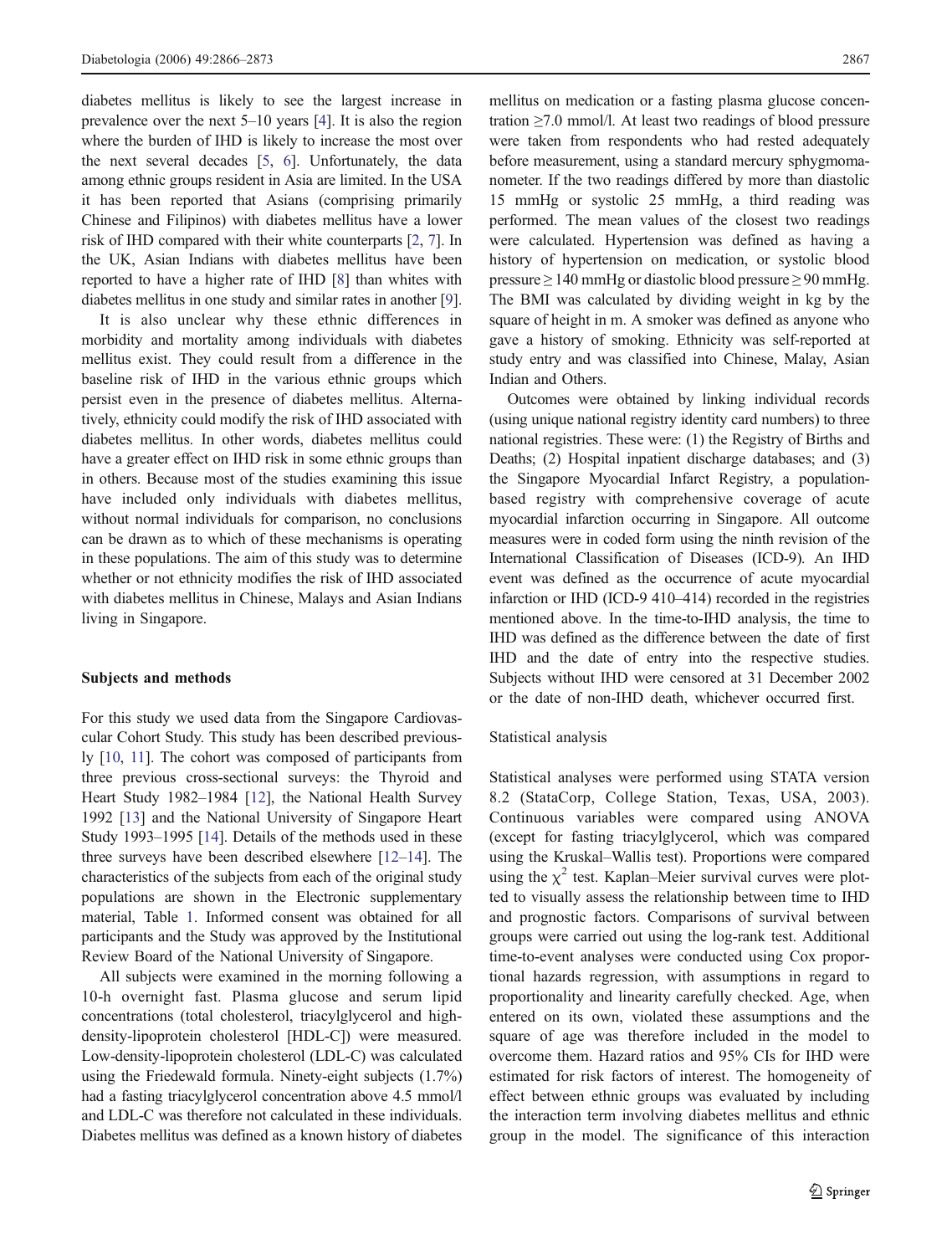|                                      | Diabetes mellitus present                                         |                           |                           | $\boldsymbol{p}$ | Diabetes mellitus absent  | $\boldsymbol{p}$          |                           |         |  |
|--------------------------------------|-------------------------------------------------------------------|---------------------------|---------------------------|------------------|---------------------------|---------------------------|---------------------------|---------|--|
|                                      | Chinese<br>Malay<br>Indian<br>$(n=218)$<br>$(n=100)$<br>$(n=127)$ |                           |                           | value            | Chinese<br>$(n=3390)$     | Malay<br>$(n=1005)$       | Indian<br>$(n=867)$       | value   |  |
| No. of events                        | 18                                                                | 15                        | 30                        |                  | 104                       | 33                        | 40                        |         |  |
| Median follow-up duration<br>(years) | 10.24<br>$(7.20 - 20.23)$                                         | 10.23<br>$(7.03 - 19.94)$ | 10.20<br>$(7.06 - 19.52)$ |                  | 10.26<br>$(5.04 - 20.81)$ | 10.23<br>$(7.03 - 20.27)$ | 10.22<br>$(7.03 - 20.27)$ |         |  |
| Age (years)                          | 52.3 $(11.7)$                                                     | 51.3(11.5)                | 50.7 (11.4)               | 0.451            | 37.4 (12.6)               | 36.5(13.1)                | 37.6 (12.7)               | 0.100   |  |
| Gender: $n$ (% of males)             | 117(53.7)                                                         | 51(51.0)                  | 69(54.3)                  | 0.870            | 1,646(48.6)               | 495 (49.3)                | 418 (48.2)                | 0.894   |  |
| Smoker: $n$ (%)                      | 76 (34.9)                                                         | 39(39.0)                  | 40(31.5)                  | 0.811            | 953(28.1)                 | 370 (36.8)                | 206(23.8)                 | < 0.001 |  |
| Alcohol consumption:<br>n(%)         |                                                                   |                           |                           |                  |                           |                           |                           |         |  |
| At least once per month              | 21(9.6)                                                           | 2(2.0)                    | 17(13.4)                  | < 0.001          | 384 (11.3)                | 15(1.5)                   | 99 (11.4)                 | < 0.001 |  |
| Occasionally                         | 46(21.1)                                                          | 5(5.0)                    | 19(15.0)                  |                  | 1,048(30.9)               | 53 $(5.3)$                | 148(17.1)                 |         |  |
| Never                                | 151(69.3)                                                         | 93 (93.0)                 | 91(71.7)                  |                  | 1,957(57.8)               | 937 (93.2)                | 620(71.5)                 |         |  |
| BMI $(kg/m^2)$                       | 25.3(3.72)                                                        | 27.6 (4.84)               | 26.2(4.60)                | < 0.001          | 22.3(3.67)                | 24.1 (4.62)               | 24.2 (4.67)               | < 0.001 |  |
| Total cholesterol (mmol/l)           | 6.13(1.23)                                                        | 6.41(1.39)                | 5.98 (1.22)               | 0.039            | 5.42(1.15)                | 5.60(1.12)                | 5.42(1.08)                | < 0.001 |  |
| Triacylglycerol (mmol/l)             | 1.81<br>$(0.61 - 12.75)$                                          | 1.82<br>$(0.63 - 10.32)$  | 1.72<br>$(0.44 - 9.10)$   | 0.645            | 1.03<br>$(0.39 - 5.09)$   | 1.13<br>$(0.43 - 4.11)$   | 1.14<br>$(0.40 - 4.30)$   | < 0.001 |  |
| $HDL-C$ (mmol/l)                     | 1.05(0.34)                                                        | 1.01(0.31)                | 0.96(0.34)                | 0.061            | 1.18(0.38)                | 1.10(0.36)                | 1.00(0.32)                | < 0.001 |  |
| $LDL-C$ (mmol/l)                     | 4.14(1.23)                                                        | 4.37(1.25)                | 4.10(1.06)                | 0.201            | 3.65(1.10)                | 3.89(1.06)                | 3.81(1.01)                | < 0.001 |  |
| Systolic blood pressure<br>(mmHg)    | 118.0(18.1)                                                       | 119.7(19.2)               | 117.4 (17.6)              | 0.012            | 134.8(23.3)               | 140.0(27.4)               | 132.0(20.7)               | 0.040   |  |
| Diastolic blood pressure<br>(mmHg)   | 70.2 (11.9)                                                       | 71.7(12.4)                | 70.2(12.4)                | 0.002            | 79.6 (11.2)               | 81.1 (12.4)               | 77.3 (11.9)               | 0.040   |  |
| Hypertension $(\% )$                 | 107(49.1)                                                         | 52(52.0)                  | 55 (43.3)                 | 0.394            | 493 (14.5)                | 177(17.6)                 | 125(14.4)                 | 0.048   |  |

<span id="page-2-0"></span>Table 1 Levels of established risk factors for ischaemic heart disease according to diabetes status and ethnicity

All values for continuous variables are shown as mean (SD) except for follow-up duration and triacylglycerol, which are shown as median (range)

term was assessed using the log-likelihood ratio statistic. This was obtained by taking the difference between the values of −2 log-likelihood for the model including the interaction term, and another model omitting it. The loglikelihood statistic has an asymptotic  $\chi^2$  distribution, the number of degrees of freedom being equal to the difference between the number of parameters being fitted under the two models. The log hazard ratio associated with diabetes mellitus in each ethnic group was estimated by taking the additive effect of log hazard ratios associated with diabetes mellitus and the interaction term involving the specific ethnic group. The population-attributable risk was estimated using the formula:

$$
\lambda = \frac{\theta_{\varepsilon}(\phi - 1)}{1 + \theta_{\varepsilon}(\phi - 1)}
$$

where  $\lambda$  is the population-attributable risk,  $\theta_{\epsilon}$  is the proportion of individuals with diabetes mellitus and φ is the relative risk.

# Results

There were 5920 patients in the cohort. Of these, 117 had pre-existing IHD and 17 had pre-existing cerebrovascular accidents. These subjects, together with another 36 with missing information on these fields (33 with missing fasting plasma glucose measurements, and ten who were of 'Other' ethnic origin), were excluded from the analysis. The median follow-up duration for the remaining 5707 patients analysed was 10.2 (range 0.04–20.8) years. A total of 240 (Chinese 122, 3%; Malay 48, 4%; Asian Indian 70, 7%) IHD events were reported.

The overall prevalence of diabetes mellitus was 6.0% in Chinese, 9.0% in Malays and 12.8% in Asian Indians. The characteristics of those with and without diabetes mellitus from each of the three ethnic groups are shown in Table 1. Among those without diabetes mellitus, Asian Indians had the lowest serum HDL-C concentration, followed by Malays and Chinese. This difference persisted even in those with diabetes mellitus and reached borderline statistical significance  $(p=0.061)$ . In contrast, the higher LDL-C and triacylglycerol concentrations observed in Asian Indians without diabetes mellitus was not evident in those with diabetes mellitus. In fact, Asian Indians appeared to exhibit lower levels of these risk factors. Asian Indians were also less likely to have hypertension and had lower blood pressure than their Malay and Chinese counterparts. Malays were also more likely to have a history of cigarette smoking and less likely to consume alcohol.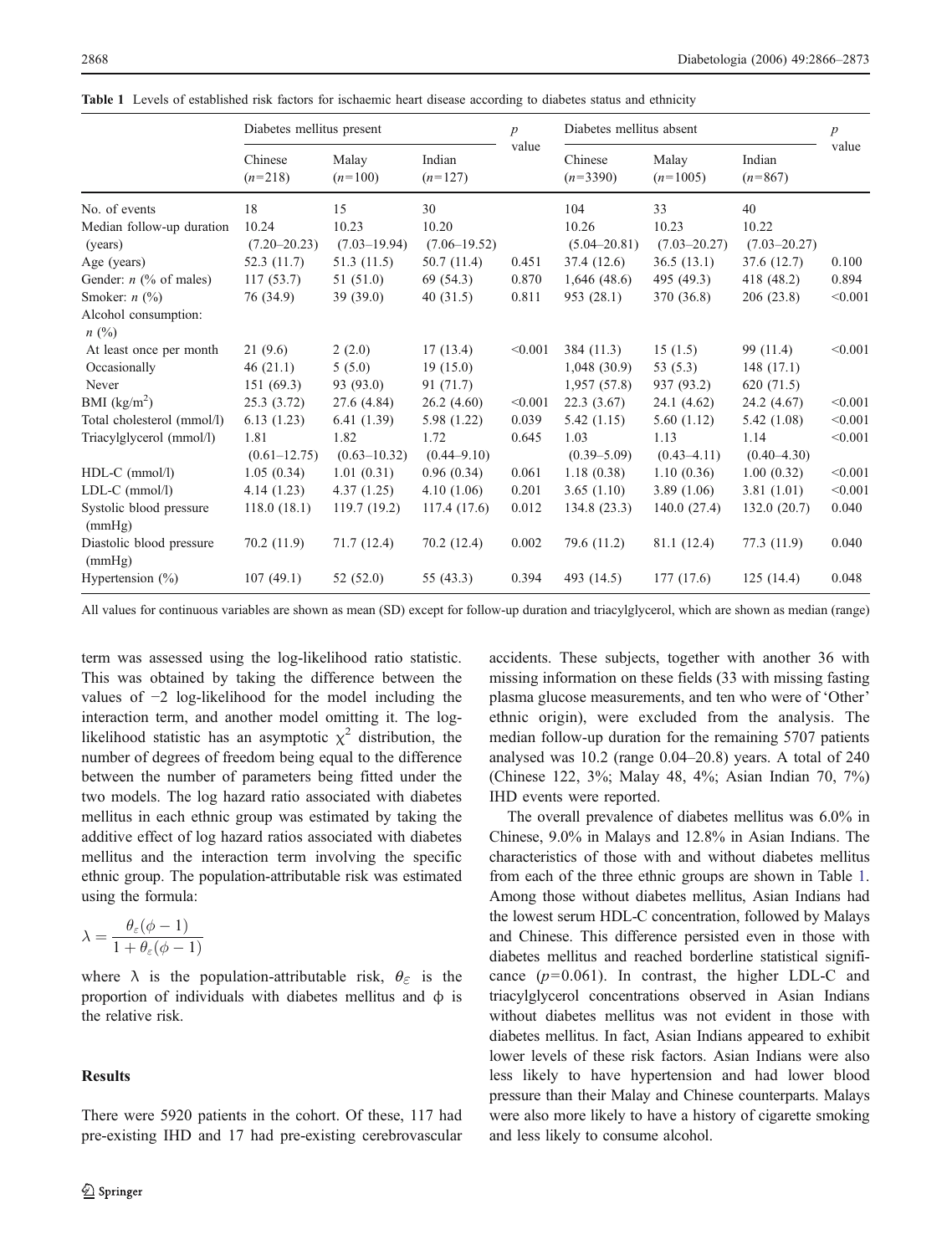We also compared the levels of various risk factors related to treatment in Chinese, Malays and Asian Indians with diabetes mellitus (Table 2). Unfortunately, the only data available with regard to treatment were whether or not patients were being followed up by their doctors for either diabetes mellitus or hypertension. No data were available on the specific drugs used in each ethnic group. Our data showed that Asian Indians with diabetes mellitus were more likely to be receiving treatment and follow-up by a physician for their condition. In addition,  $HbA_{1c}$  values were available for a small subset of subjects with known diabetes mellitus who participated in the 1992 National Health survey. These data showed that the level of glycaemic control in Asian Indians was as good as, if not better than, that in other ethnic groups, but this difference did not reach statistical significance. Among those with diabetes mellitus and hypertension, a similar proportion were receiving treatment for hypertension in all three ethnic groups and, among those receiving treatment, blood pressure was better controlled in Asian Indians than in the other two ethnic groups.

Figure [1](#page-4-0) shows the Kaplan–Meier survival curves for those with and without diabetes mellitus in the three ethnic groups. In those with and without diabetes mellitus, Asian Indians had the poorest event-free survival rates, followed by Malays and Chinese, These differences were more pronounced in those with diabetes mellitus than in those without.

Table [3](#page-5-0) shows the hazards ratios associated with the various risk factors for IHD. There is evidence of interaction between diabetes mellitus and ethnicity ( $\chi^2$ =9.52, p=0.009). The additional risk of IHD in those with diabetes mellitus compared with those without diabetes mellitus was greater in Asian Indians (hazard ratio 6.41, 95% CI 5.77–7.12) than in Chinese (hazard ratio 3.07, 95% CI 1.86–5.06). This difference persisted even after adjusting for established risk factors for IHD. Several different, additional models were considered (data not shown). In the first, in addition to the variables described in Table [3](#page-5-0), we also considered a model that included variables encoding treatment for diabetes mellitus and treatment for hypertension. Both these variables

were associated with reduced risk of IHD disease but did not alter the interaction between diabetes mellitus and ethnicity. We also considered a model that included these two treatment variables and the interactions terms diabetes mellitus×treatment for diabetes mellitus and hypertension× treatment for hypertension in order to consider the possibility that treatment of risk factors does not entirely eliminate adverse prospective effects. We could not assess the interaction between the presence of diabetes mellitus and treatment for diabetes mellitus because the terms were colinear. Consequently, these could only be included as main effects in the model. However, inclusion of variables for treatment or hypertension with blood pressure (either as a dichotomous variable [hypertension: yes vs no] or as a continuous variable [systolic blood pressure]) was possible and this interaction term was of borderline statistical significance. However, there was no impact on the interaction between diabetes mellitus and ethnicity.

# Discussion

In this study we have shown that ethnic differences in IHD rates amongst those with diabetes mellitus result from a difference in the baseline risk of IHD between ethnic groups as well as a difference in the risk of IHD associated with diabetes mellitus between ethnic groups. This is the first time that ethnicity has been shown to modify the risk of IHD associated with diabetes mellitus. The ethnic group most affected in our population was the Asian Indians.

Asian Indians, even among non-diabetics, had a higher risk of IHD. This finding is in accordance with previous findings [[11](#page-6-0), [15](#page-6-0)–[21](#page-7-0)]. As in previous studies, adjustment for other traditional risk factors did not entirely account for the increased risk of IHD in this ethnic group [[11](#page-6-0), [19](#page-7-0)]. Diabetes mellitus was also more prevalent in Asian Indians than other ethnic groups, a finding which is in line with the findings of several previous studies [\[12](#page-6-0)–[14,](#page-6-0) [18,](#page-7-0) [22](#page-7-0)]. We and others have shown that Asian Indians, compared with those in other ethnic groups, are also more insulin-resistant [\[13](#page-6-0), [14](#page-6-0), [23](#page-7-0), [24](#page-7-0)] and exhibit more risk factors associated

Table 2 Control of cardiovascular risk factors amongst subjects with diabetes mellitus according to ethnic group

|                                                                                                                                                                     | Chinese<br>$(n=218)$       | Malay<br>$(n=100)$       | Asian Indian<br>$(n=127)$   | $p$ value      |
|---------------------------------------------------------------------------------------------------------------------------------------------------------------------|----------------------------|--------------------------|-----------------------------|----------------|
| Number $(\%)$ of diabetics receiving treatment for diabetes mellitus                                                                                                | 103(47)                    | 53 (53)                  | 75 (59)                     | 0.103          |
| $HbA_{1c}$ (%) in diabetics receiving treatment for diabetes mellitus <sup>a</sup>                                                                                  | $8.7(8.3-9.2)$             | 8.6(7.4–9.8)             | $8.3(7.3-9.4)$              | 0.779          |
| Number (%) of hypertensive subjects receiving treatment for hypertension                                                                                            | 76 (71)                    | 34 (65)                  | 37 (67)                     | 0.745          |
| Systolic blood pressure in subjects receiving treatment for hypertension (mmHg)<br>Diastolic blood pressure in subjects receiving treatment for hypertension (mmHg) | 154.1(23.7)<br>87.4 (10.5) | 165.2(27.7)<br>91.5(9.9) | 149.4 (22.0)<br>87.4 (11.7) | 0.020<br>0.146 |

<sup>a</sup> HbA<sub>1c</sub> was available only in those with known diabetes mellitus in the 1992 National Health Survey ( $n=89$  for Chinese,  $n=21$  for Malays and  $n=20$  for Asian Indians)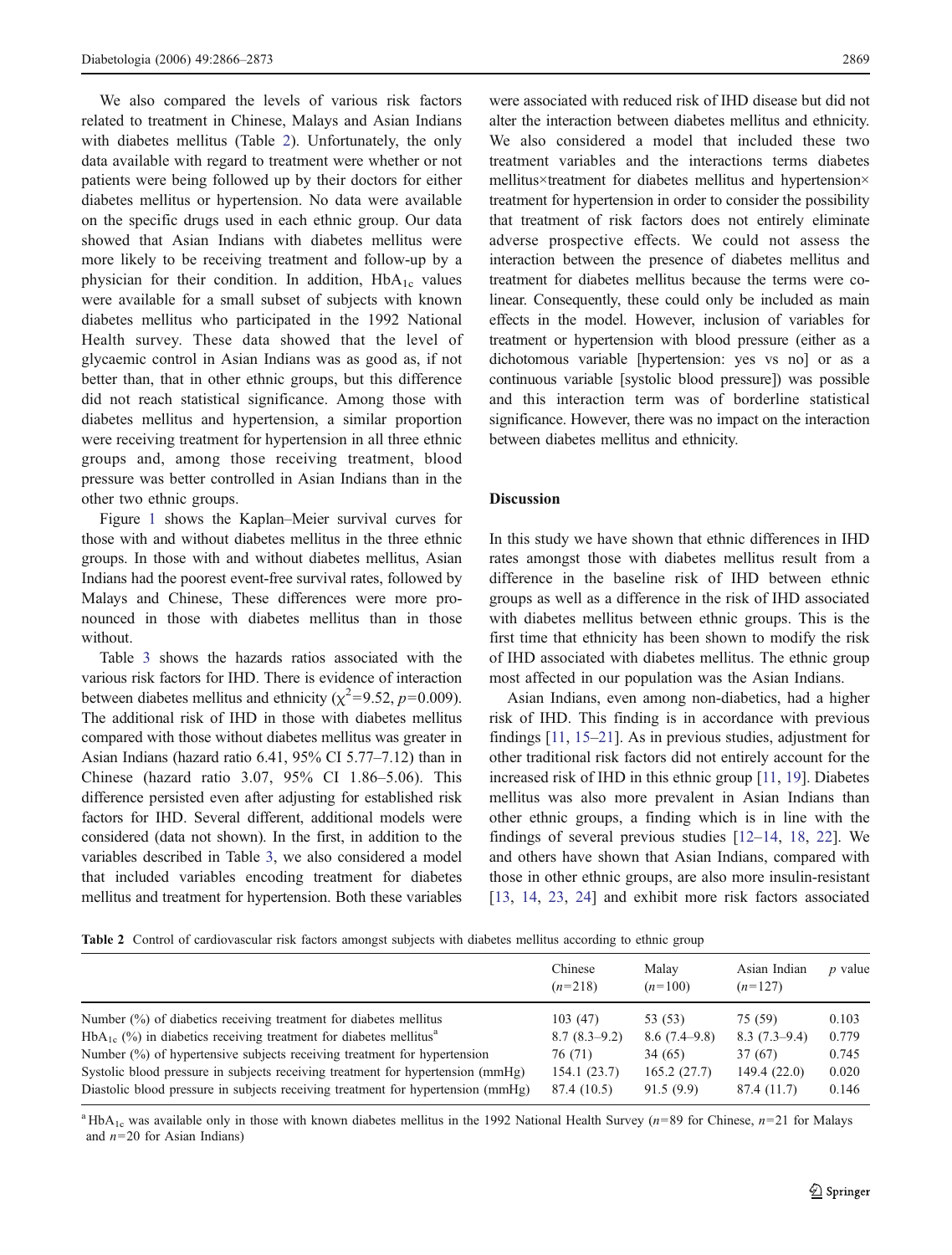<span id="page-4-0"></span>

Fig. 1 Kaplan–Meier survival curves for ischaemic heart disease for subjects with (dashed lines) and without diabetes mellitus (solid lines) in (a) Chinese; (b) Malays and (c) Asian Indians in Singapore

with insulin resistance and the metabolic syndrome [[25,](#page-7-0) [26](#page-7-0)]. The cause of this greater propensity to develop insulin resistance and diabetes mellitus is unclear at this time. However, it is likely to result from a combination of genetic and environmental factors resulting in greater susceptibility to these conditions when exposed to a modern, urban environment such as that in Singapore [\[27](#page-7-0)].

To make matters worse, we have now observed that, over and above the increased baseline risk of IHD and the higher prevalence of diabetes mellitus in Asian Indians. diabetes mellitus had a larger effect on the risk of IHD in Asian Indians than in Chinese and Malays. As a consequence of the higher prevalence of diabetes mellitus and the greater effect of diabetes mellitus on the risk of IHD, the population-attributable risk of IHD related to diabetes mellitus was 40.9% in Asian Indians compared with 27.9% in Malays and 11.0% in Chinese.

The greater risk of IHD among Asian Indians with diabetes mellitus is unexplained at this time. One possibility is that Asian Indians may develop diabetes mellitus at an earlier age [[28\]](#page-7-0), resulting in more prolonged exposure to the deleterious effects of diabetes mellitus in Asian Indians. In line with this hypothesis, it has been shown that the relative risk of cardiovascular disease was greater in those who developed diabetes mellitus at a younger age than in those who developed it when they were older [[29](#page-7-0)]. Unfortunately, we have data on the age of onset of diabetes only in a subgroup of this study population and, although the age of onset of diabetes was earlier in Asian Indians, the differences between ethnic groups were not statistically significant (data not shown). The testing of this hypothesis is complicated by the difficulties in determining the precise time of onset of diabetes mellitus because it often remains asymptomatic for many years before diagnosis [\[30](#page-7-0)].

Alternatively, it is possible that diabetes mellitus and its associated cardiovascular risk factors may be less well controlled in Asian Indians than in Chinese and Malays. In the USA it has been reported that diabetes mellitus is less well controlled in ethnic minorities [[7,](#page-6-0) [31](#page-7-0)–[33\]](#page-7-0) than in whites. We attempted to assess this in our study to see whether this could explain the interaction between diabetes mellitus and ethnicity that was observed.

In our study it is true that Asian Indians with diabetes mellitus had slightly lower HDL-C than Chinese with diabetes mellitus. However, in relation to other established risk factors for IHD, they appeared to have a less atherogenic risk profile. They had lower LDL-C concentration, which in the UK Prospective Diabetes Study was the most important predictor of IHD events in a diabetic population [[34\]](#page-7-0). They were also less likely to smoke, experienced less hypertension and were more likely to ingest alcohol. In contrast, the Malays, who had higher LDL-C and were more likely to be hypertensive than the Chinese, did not experience the same increase in risk of IHD associated with diabetes mellitus as the Asian Indians.

We also attempted to ascertain the effects of treatment on the risk of IHD in those with diabetes mellitus, and whether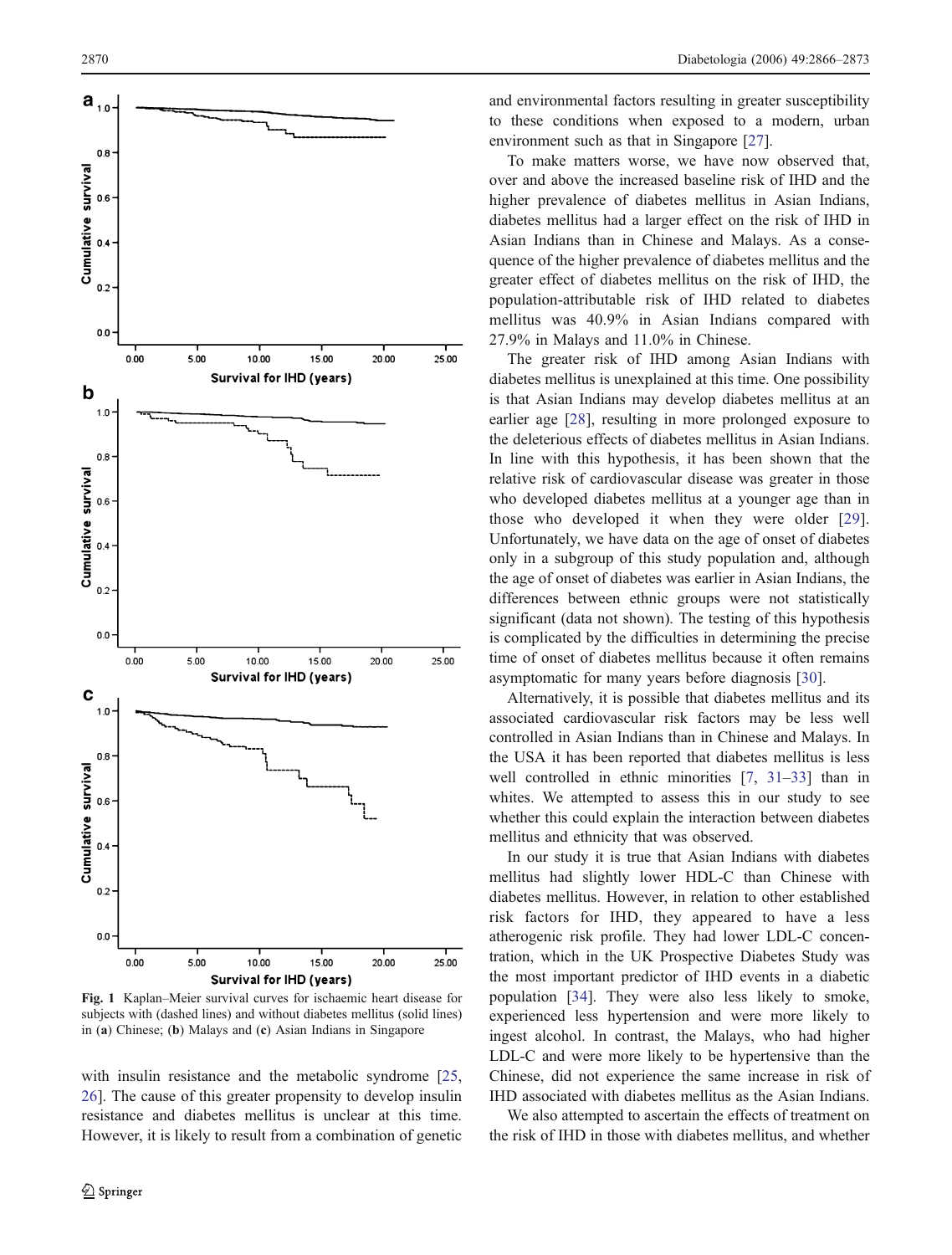<span id="page-5-0"></span>

|  | Table 3 Crude and adjusted (for all other risk factors in table) hazard ratio estimates of selected risk factors for IHD |  |  |  |  |  |  |  |  |  |  |  |  |  |  |  |  |
|--|--------------------------------------------------------------------------------------------------------------------------|--|--|--|--|--|--|--|--|--|--|--|--|--|--|--|--|
|--|--------------------------------------------------------------------------------------------------------------------------|--|--|--|--|--|--|--|--|--|--|--|--|--|--|--|--|

|                               | Crude hazard ratio (95% CI) | Adjusted hazard ratio (95% CI) |
|-------------------------------|-----------------------------|--------------------------------|
| Age (years)                   | $1.08(1.07-1.09)$           | $1.25(1.15-1.37)$              |
| Square of age (years)         |                             | $0.998(0.997-0.999)$           |
| Sex (male versus female)      | $1.82(1.40-2.37)$           | $1.82(1.29-2.58)$              |
| Alcohol consumption           |                             |                                |
| At least once per month       | $0.67(0.40-1.09)$           | $0.46(0.27-0.79)$              |
| Occasionally                  | $0.59(0.42 - 0.82)$         | $0.65(0.44 - 0.95)$            |
| Smoking history (yes vs no)   | $1.78(1.38-2.30)$           | $1.39(1.00-1.92)$              |
| BMI $(kg/m2)$                 | $1.12(1.09-1.14)$           | $1.05(1.02-1.09)$              |
| $HDL-C$ (mmol/l)              | $0.35(0.24 - 0.51)$         | $0.60(0.37-0.95)$              |
| $LDL-C$ (mmol/l)              | $1.55(1.42 - 1.70)$         | $1.30(1.16-1.45)$              |
| Hypertension (yes vs no)      | $7.00(5.42 - 9.04)$         | $2.17(1.60-2.92)$              |
| Diabetes mellitus (yes vs no) |                             |                                |
| Chinese                       | $3.07(1.86 - 5.06)$         | $0.74(0.42 - 1.30)$            |
| Malay                         | $5.30(3.56 - 7.90)$         | $1.40(0.73-2.69)$              |
| Indian                        | $6.41(5.77-7.12)$           | $2.29(1.40-3.73)$              |
|                               |                             |                                |

Analysis was carried out using Cox proportional hazards regression

The log hazard ratio associated with diabetes in each ethnic group was estimated by taking the additive effect of log hazard ratios associated with diabetes mellitus and the interaction term involving the specific ethnic group

Homogeneity of effect between ethnic groups was tested using the log likelihood ratio statistic and was significant  $(p=0.009)$ 

such treatment might alter the risk of IHD associated with diabetes mellitus in each ethnic group. Unfortunately, our ability to make this assessment in this study population was limited. Although we were able to identify individuals who were receiving treatment for either diabetes mellitus or hypertension by a physician, data on the specific drugs used, including any that may have been used to treat dyslipidaemia were not available. Nevertheless, based on these data, it appeared that a greater proportion of Asian Indians with diabetes mellitus were receiving treatment and that the level of glycaemic control in this group was similar or better than that in Chinese or Malays. Among those with diabetes mellitus, the proportion of hypertensive subjects receiving treatment was also similar between ethnic groups. Adjusting for treatment for diabetes mellitus and hypertension did not alter the interaction between diabetes mellitus and ethnicity that we observed. Two other studies in Singapore have explored ethnic differences in diabetes mellitus-related parameters [[35,](#page-7-0) [36](#page-7-0)]. In terms of glycaemic control, the data are inconclusive. One study showed that Malays had the highest  $HbA_{1c}$  and that Chinese and Asian Indians had similar levels [[36\]](#page-7-0), whereas an earlier study showed that Asian Indians with diabetes mellitus had higher  $HbA_1c$  than Chinese and Malays [\[35](#page-7-0)]. The study by Hong et al. [[35\]](#page-7-0) is particularly interesting because it showed that Asian Indians exhibited a higher prevalence of IHD but a lower prevalence of retinopathy and albuminuria, each of which is associated with poor control of diabetes mellitus and its associated metabolic derangements. Given these previous findings, it is a little difficult to suggest that poor control of diabetes mellitus accounts for the higher rates of IHD in Asian Indians but does not cause high rates

of other complications, which are also associated with poor control.

It is also possible that the interaction observed relates not to diabetes mellitus per se but to an interaction between ethnicity and one of the other CVD risk factors associated with diabetes mellitus, such as hypertension or dyslipidaemia. However, this study was designed specifically to test the hypothesis that diabetes mellitus and ethnicity interact in relation to the risk of IHD and, given the limited power of this study to examine multiple interactions, we have not examined any additional interactions.

Our study has several strengths. The study population represents several random samples of the Singapore population. Singapore is a small island nation (land area  $647 \text{ km}^2$  or 250 square miles) which is completely urbanised, with three ethnic groups living in close proximity, each of which experienced urbanisation at the same time. The standard of living is relatively high and comparable between ethnic groups, the median monthly household income being US\$1504 for Malays; US\$1882 for Indians and US\$2138 for Chinese [[17\]](#page-7-0). These features of the population enable us to avoid some of the problems associated with the effects of geography [[1\]](#page-6-0) or socioeconomic status and their impact on IHD risk that are seen in other studies.

Nevertheless, there are limitations to this study that need to be borne in mind when considering the implications of our findings. Firstly, the ascertainment of IHD events in this study was carried out using data from several registries, which could be unreliable. We are currently unable to provide direct evidence about the reliability of the registry data. However, we can say that data from the myocardial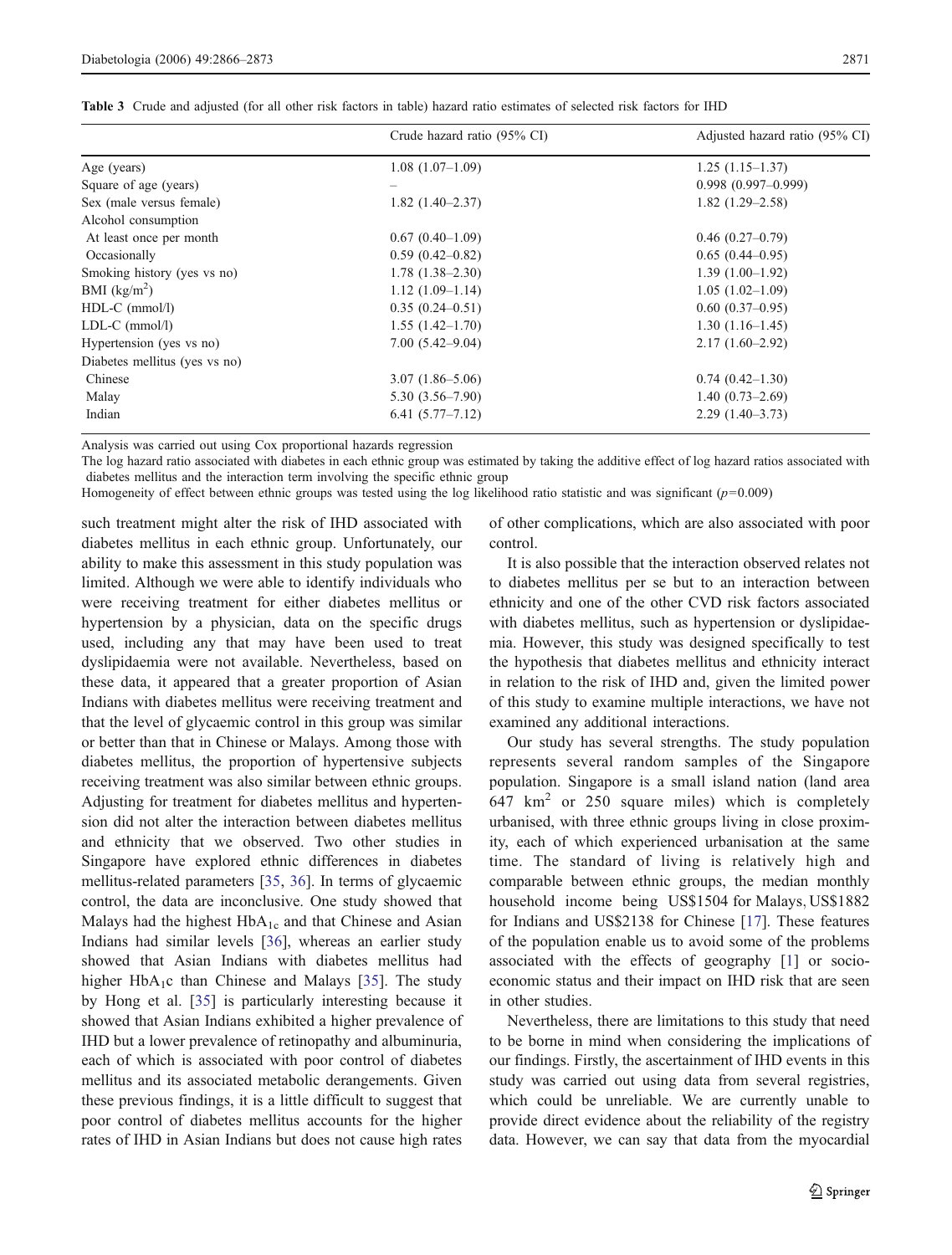<span id="page-6-0"></span>infarction registry were derived using the WHO MONICA protocol. The methodology is therefore well established. Furthermore, submissions to hospital in-patient discharge databases are a regulatory requirement for all hospitals in Singapore and most, if not all, hospital admissions are represented. The discharge diagnoses are completed by doctors directly involved in the management of the patients admitted to the hospital and we believe that they are reasonably accurate. Second, the high risk of IHD in Asian Indians has been known for many years, and an increased tendency to diagnose IHD amongst Asian Indians could certainly bias the findings towards a higher risk of IHD in this ethnic group. However, these findings have now been replicated in at least three different populations and we have reason to believe that the ethnic differences in the baseline risk of IHD are real. Furthermore, the interaction between ethnicity and diabetes mellitus is a novel finding of this study and has not been reported in any population to date. Therefore, we have no reason to believe that the interaction observed is related to such misclassification, which is not thought to be particularly prominent in Asian Indians with diabetes mellitus. Finally, the IHD risk factors examined in this study were measured only at a single time point. This could give rise to significant misclassification. However, we believe that this misclassification is likely to be non-differential as the measurements were made prospectively and therefore are likely to bias the associations towards the null hypothesis (which in this instance is the hypothesis of no interaction). Consequently, we feel that any such misclassification is unlikely to alter the conclusions based on the observation that diabetes mellitus does interact with ethnicity in relation to the risk of IHD.

In conclusion, our study shows that Asian Indians are particularly prone to the effects of diabetes mellitus on IHD risk for several reasons. First, they have a higher baseline risk of IHD. Second, diabetes mellitus is more common among Asian Indians. Finally, the effect of diabetes mellitus on the risk of IHD in this ethnic group is greater than in other ethnic groups. Several studies have shown that the prevention of diabetes mellitus is not only possible [[37](#page-7-0)–[40\]](#page-7-0) but is also cost-effective [\[41](#page-7-0)]. Given the large population at risk in Asia and the large population-attributable risk of IHD associated with diabetes mellitus in this ethnic group, the development of programmes to prevent diabetes mellitus amongst Asian Indians may be particularly pertinent to any successful strategies to reduce the morbidity and mortality from cardiovascular disease in Asia. In addressing these ethnic differences, it is important to realise that ethnicity (unlike race) is a construct that encompasses both genetic and cultural (e.g. language, religion, diet) differences [[42,](#page-7-0) [43](#page-7-0)]. We have to be careful not to assume that these observations are due solely to underlying genetic differences. Clearly, ethnic differences

in other factors, such as the rates of other complications that may increase risk of IHD (e.g. diabetic nephropathy) and types of treatment used (especially lipid-lowering therapy), are inadequately explored in this study and should form the basis of future research in this field. The elucidation of the reasons for these ethnic differences may help us understand the pathogenesis of IHD in those with diabetes mellitus and identify novel treatment and prevention strategies.

#### References

- 1. Bertoni AG, Kirk JK, Case LD et al (2005) The effects of race and region on cardiovascular morbidity among elderly Americans with diabetes. Diabetes Care 28:2620–2625
- 2. Karter AJ, Ferrara A, Liu JY, Moffet HH, Ackerson LM, Selby JV (2002) Ethnic disparities in diabetic complications in an insured population. JAMA 287:2519–2527
- 3. Chaturvedi N, Jarrett J, Morrish N, Keen H, Fuller JH (1996) Differences in mortality and morbidity in African Caribbean and European people with non-insulin dependent diabetes mellitus: results of 20 year follow up of a London cohort of a multinational study. Br Med J 313:848–852
- 4. Zimmet P, Alberti KG, Shaw J (2001) Global and societal implications of the diabetes epidemic. Nature 414:782–787
- 5. Murray CJ, Lopez AD (1997) Alternative projections of mortality and disability by cause 1990–2020: Global Burden of Disease Study. Lancet 349:1498–1504
- 6. Reddy KS, Yusuf S (1998) Emerging epidemic of cardiovascular disease in developing countries. Circulation 97:596–601
- 7. Lanting LC, Joung IM, Mackenbach JP, Lamberts SW, Bootsma AH (2005) Ethnic differences in mortality, end-stage complications, and quality of care among diabetic patients: a review. Diabetes Care 28:2280–2288
- 8. Mather HM, Chaturvedi N, Fuller JH (1998) Mortality and morbidity from diabetes in South Asians and Europeans: 11-year follow-up of the Southall Diabetes Survey, London, UK. Diabet Med 15:53–59
- 9. Samanta A, Burden AC, Jagger C (1991) A comparison of the clinical features and vascular complications of diabetes between migrant Asians and Caucasians in Leicester, U.K. Diabetes Res Clin Pract 14:205–213
- 10. Heng diabetes mellitus, Lee J, Chew SK, Tan BY, Hughes K, Chia KS (2000) Incidence of ischaemic heart disease and stroke in Chinese, Malays and Indians in Singapore: Singapore Cardiovascular Cohort Study. Ann Acad Med Singapore 29:231–236
- 11. Lee J, Heng D, Chia KS, Chew SK, Tan BY, Hughes K (2001) Risk factors and incident coronary heart disease in Chinese, Malay and Asian Indian males: the Singapore Cardiovascular Cohort Study. Int J Epidemiol 30:938–983
- 12. Hughes K, Yeo PP, Lun KC et al (1990) Cardiovascular diseases in Chinese, Malays, and Indians in Singapore. II. Differences in risk factor levels. J Epidemiol Community Health 44:29–35
- 13. Tan CE, Emmanuel SC, Tan BY, Jacob E (1999) Prevalence of diabetes and ethnic differences in cardiovascular risk factors. The 1992 Singapore National Health Survey. Diabetes Care 22:241–247
- 14. Hughes K, Aw TC, Kuperan P, Choo M (1997) Central obesity, insulin resistance, syndrome X, lipoprotein(a), and cardiovascular risk in Indians, Malays, and Chinese in Singapore. J Epidemiol Community Health 51:394–399
- 15. McKeigue PM, Miller GJ, Marmot MG (1989) Coronary heart disease in south Asians overseas: a review. J Clin Epidemiol 42:597–609